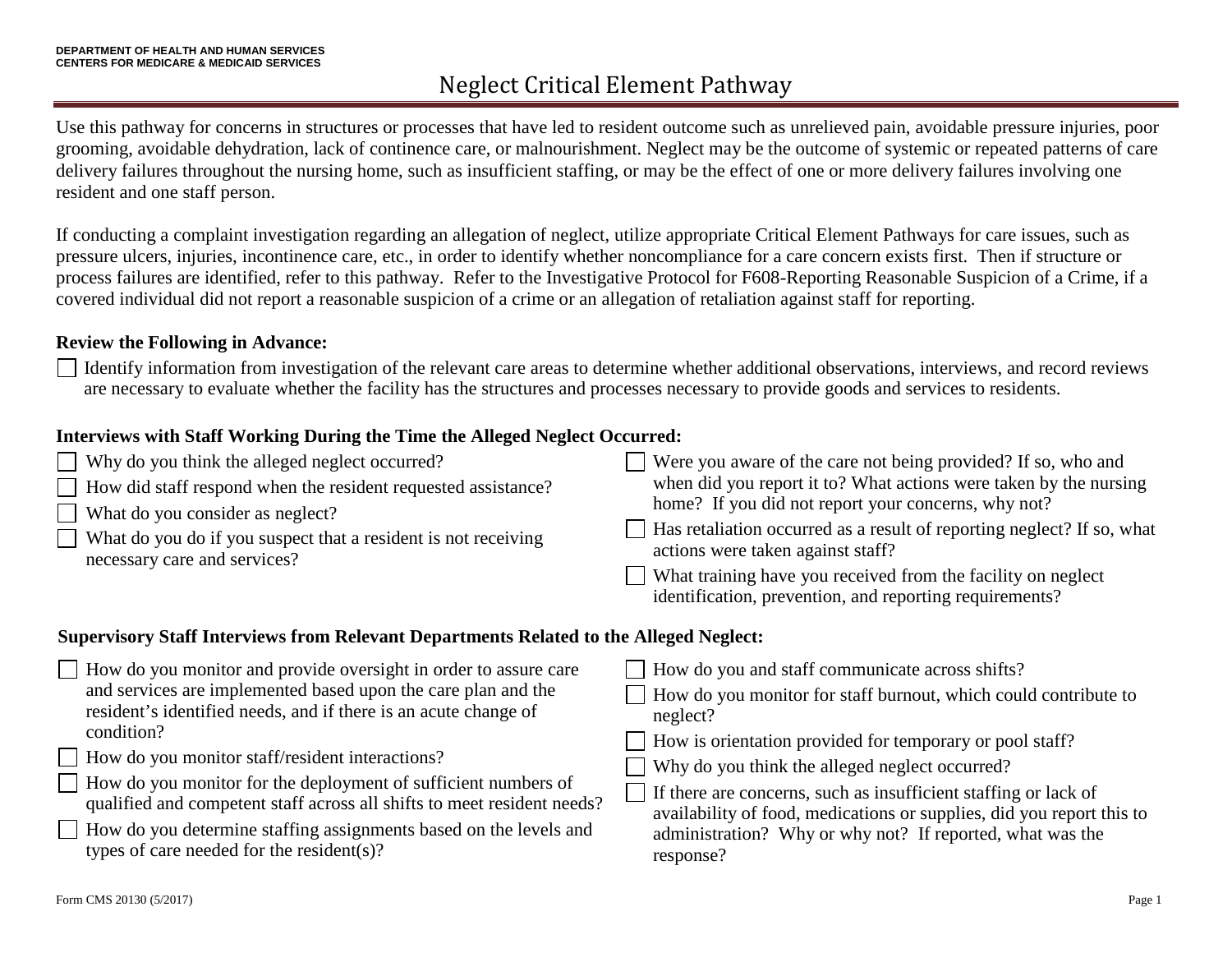#### **Facility Investigator Interview:**

| $\Box$ Were you responsible for the initial reporting and the overall                                                                 | What steps were taken to investigate the allegation? What was the                                 |
|---------------------------------------------------------------------------------------------------------------------------------------|---------------------------------------------------------------------------------------------------|
| investigation of the alleged neglect? (Obtain a copy of the                                                                           | timeline of events that occurred?                                                                 |
| investigation report, if any.)                                                                                                        | What happened as a result of the investigation?                                                   |
| $\Box$ When were you notified of the allegation and by whom?                                                                          | Who received the results of the investigation and when?                                           |
| When and what actions were taken to protect the resident(s) from<br>further potential neglect while the investigation was in process? | What related information regarding the allegation is not included in<br>the investigation report? |

NOTE: Refer to F609 for further investigation if the facility did not have a copy of the investigation report available.

#### **Administrator Interview:**

- When were you notified of the alleged neglect?
- What deficits in care/services/resources (e.g., insufficient staffing, lack of supplies) were you notified about?
- If you were notified, what actions did you take to respond to concerns?

#### **Quality Assurance Interview:**

How does the committee provide monitoring and oversight of potential or actual reported allegations of neglect?

- What actions were taken to prevent further potential neglect during and after the investigation was completed?
- How do you assure that retaliation does not occur when staff or a resident reports an allegation of neglect?
- What recommendations such as policy revision or training to prohibit neglect has the committee made?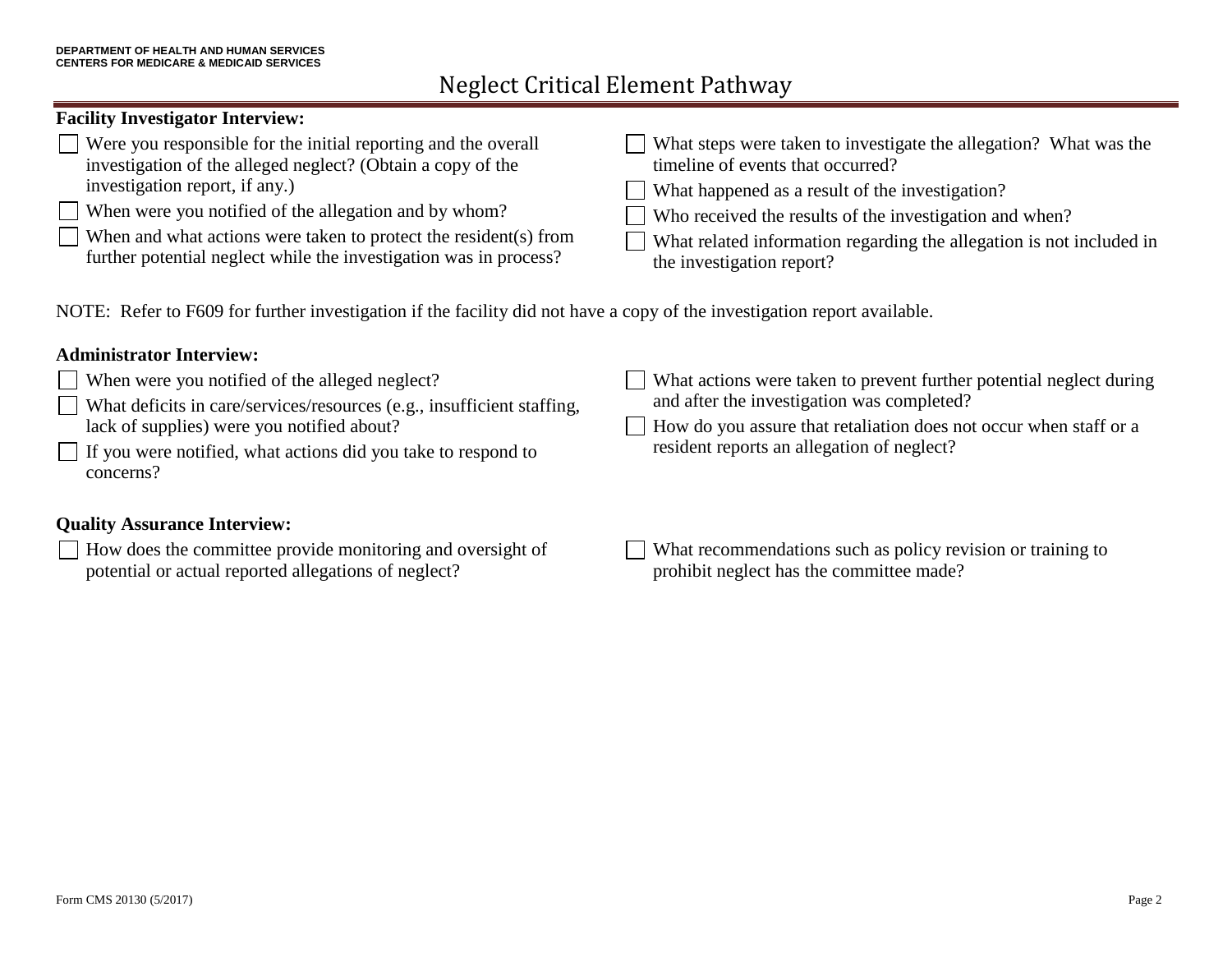### **Record Review:**

|  | ongoing evaluation and revision of the care plan as necessary;<br>What type of orientation and training program exists for staff,<br>Was there ongoing monitoring and supervision of staff to ensure<br>$\circ$<br>including temporary staff, contractors, consultants, and volunteers,<br>the implementation of the care plan as written; and<br>including but not limited to policies, specific resident care, services<br>Was there effective communication between staff, health care<br>$\circ$<br>and treatments, neglect, dementia care, abuse and other interventions<br>practitioners, and the resident or resident representative?<br>necessary to meet a resident's needs?<br>Review staff schedules:<br>How does the facility establish resident care policies and procedures<br>to assure that staff have written direction in accordance with current<br>Who was working at the time of the alleged neglect;<br>$\circ$<br>standards of practice that address resident diagnoses and provide<br>How is it determined how many staff are required to care for the<br>$\circ$<br>clinical and technical direction to meet the needs of each resident<br>residents and the actual number of staff assigned to the<br>admitted?<br>residents; and<br>How does staff communicate relevant resident care information to<br>What types of resident care are required, depending on resident<br>$\circ$<br>other staff, health care practitioners, consultants, and the resident or<br>acuity, resident needs, and the number of residents?<br>resident representative?<br>How are annual performance evaluations for direct care staff<br>conducted and how is staff performance evaluated?<br>How does the facility provide ongoing maintenance and calibration<br>of resident care equipment and devices, based on manufacturer's<br>instructions? | Review policies and procedures that identify the structures and<br>How does the facility ensure a safe and sanitary environment,<br>processes in place to provide needed care and services. Review only<br>including all buildings, furnishings, equipment, provision of fire<br>those policies regarding the neglect that is being investigated.<br>safety, maintenance department, laundry services, dietary services,<br>rehabilitation, and other services?<br>How does the facility determine and monitor sufficient numbers of<br>staff, temporary staff, consultants, contractors, and volunteers?<br>How does the facility provide adequate resident care supplies (e.g.,<br>food, medications, linens) to meet resident needs?<br>How does the facility determine the type of staff, such as qualified<br>registered, licensed, certified staff (in accordance with State licensing<br>Review processes including the actual care or services provided:<br>rules) that are competent and have the knowledge and skills<br>Were there initial and ongoing assessments that reviewed the<br>O<br>necessary for the provision of care and services that they are<br>clinical needs of the resident including any acute changes in<br>assigned?<br>condition? If not, describe;<br>What are the duties of direct care staff to meet resident needs? Who<br>Was a resident-specific plan of care in place, including the<br>$\circ$<br>is responsible for monitoring the delivery of care at the bedside? |
|--|-------------------------------------------------------------------------------------------------------------------------------------------------------------------------------------------------------------------------------------------------------------------------------------------------------------------------------------------------------------------------------------------------------------------------------------------------------------------------------------------------------------------------------------------------------------------------------------------------------------------------------------------------------------------------------------------------------------------------------------------------------------------------------------------------------------------------------------------------------------------------------------------------------------------------------------------------------------------------------------------------------------------------------------------------------------------------------------------------------------------------------------------------------------------------------------------------------------------------------------------------------------------------------------------------------------------------------------------------------------------------------------------------------------------------------------------------------------------------------------------------------------------------------------------------------------------------------------------------------------------------------------------------------------------------------------------------------------------------------------------------------------------------------------------------------------------------------------------------------------|---------------------------------------------------------------------------------------------------------------------------------------------------------------------------------------------------------------------------------------------------------------------------------------------------------------------------------------------------------------------------------------------------------------------------------------------------------------------------------------------------------------------------------------------------------------------------------------------------------------------------------------------------------------------------------------------------------------------------------------------------------------------------------------------------------------------------------------------------------------------------------------------------------------------------------------------------------------------------------------------------------------------------------------------------------------------------------------------------------------------------------------------------------------------------------------------------------------------------------------------------------------------------------------------------------------------------------------------------------------------------------------------------------------------------------------------------------------------------------------------------------------|
|--|-------------------------------------------------------------------------------------------------------------------------------------------------------------------------------------------------------------------------------------------------------------------------------------------------------------------------------------------------------------------------------------------------------------------------------------------------------------------------------------------------------------------------------------------------------------------------------------------------------------------------------------------------------------------------------------------------------------------------------------------------------------------------------------------------------------------------------------------------------------------------------------------------------------------------------------------------------------------------------------------------------------------------------------------------------------------------------------------------------------------------------------------------------------------------------------------------------------------------------------------------------------------------------------------------------------------------------------------------------------------------------------------------------------------------------------------------------------------------------------------------------------------------------------------------------------------------------------------------------------------------------------------------------------------------------------------------------------------------------------------------------------------------------------------------------------------------------------------------------------|---------------------------------------------------------------------------------------------------------------------------------------------------------------------------------------------------------------------------------------------------------------------------------------------------------------------------------------------------------------------------------------------------------------------------------------------------------------------------------------------------------------------------------------------------------------------------------------------------------------------------------------------------------------------------------------------------------------------------------------------------------------------------------------------------------------------------------------------------------------------------------------------------------------------------------------------------------------------------------------------------------------------------------------------------------------------------------------------------------------------------------------------------------------------------------------------------------------------------------------------------------------------------------------------------------------------------------------------------------------------------------------------------------------------------------------------------------------------------------------------------------------|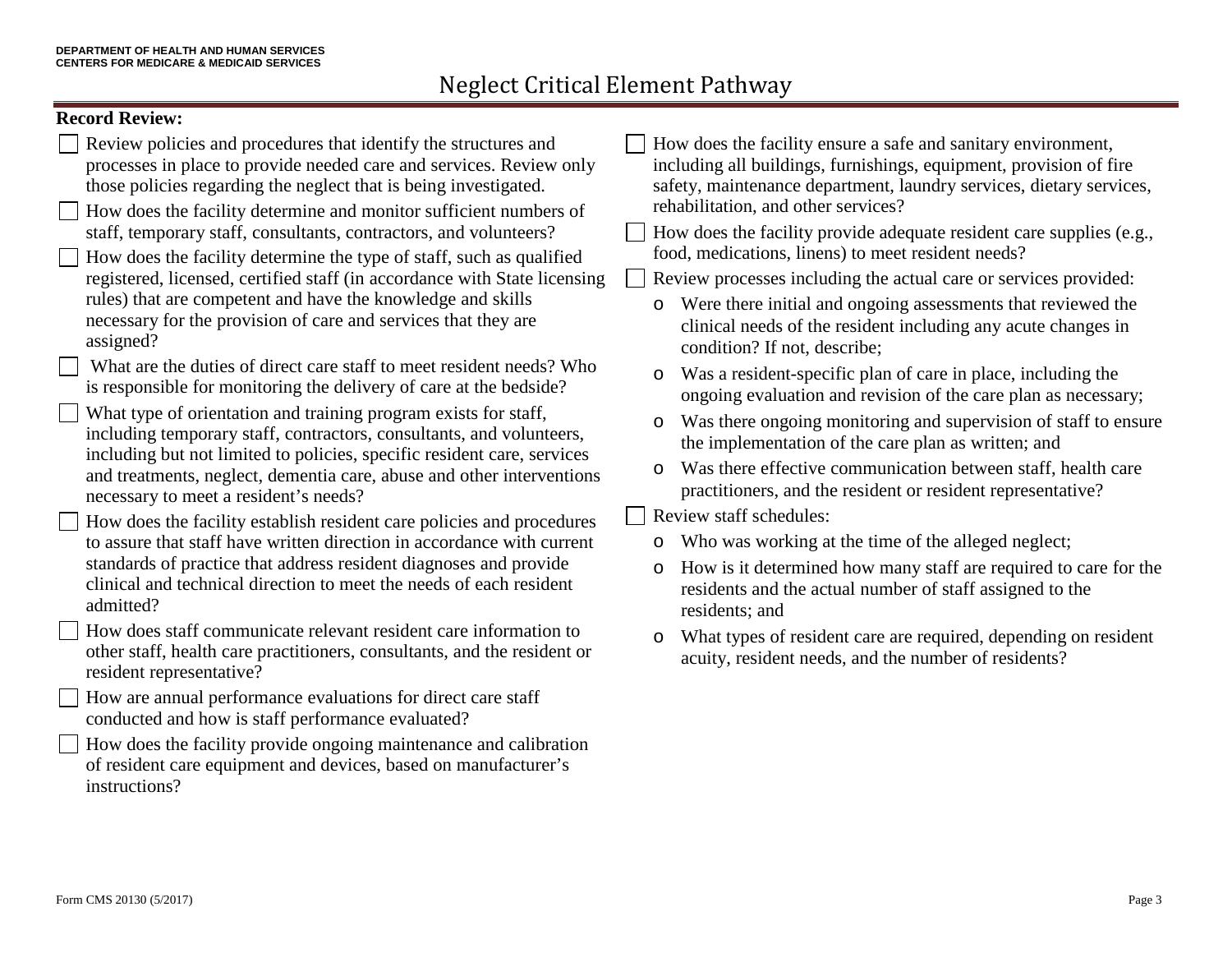- Review personnel records of staff present and directly involved in the allegation of neglect during the time of alleged neglect:
- o Do they have a finding of abuse, neglect, misappropriation, exploitation, or mistreatment by a court of law? Have they had a finding entered into the State nurse aide registry? Has there been a disciplinary action in effect against the individual's professional license? If so, describe;
- o Were annual performance reviews conducted? Was there a history of problems with care delivery? What disciplinary actions and/or training were provided related to performance deficits;
- o How does the facility conduct competency evaluation and training for licensed staff including pool/temporary staff for the types of interventions required, as applicable, such as CPR, IV therapy, oxygen therapy, and mechanical ventilation; and
- o What is the scope of practice for staff assigned to provide care and services during the alleged neglect?
- If pool/temporary staff were involved in the situation of neglect:
- o What type of orientation was provided for pool/temporary staff regarding the facility policies/procedures?
- o How does the facility ensure that pool/temporary staff have knowledge of resident-specific interventions as identified in the care plan? How does the facility assure that pool/temporary staff have completed training to perform CPR, as required, to residents in the facility?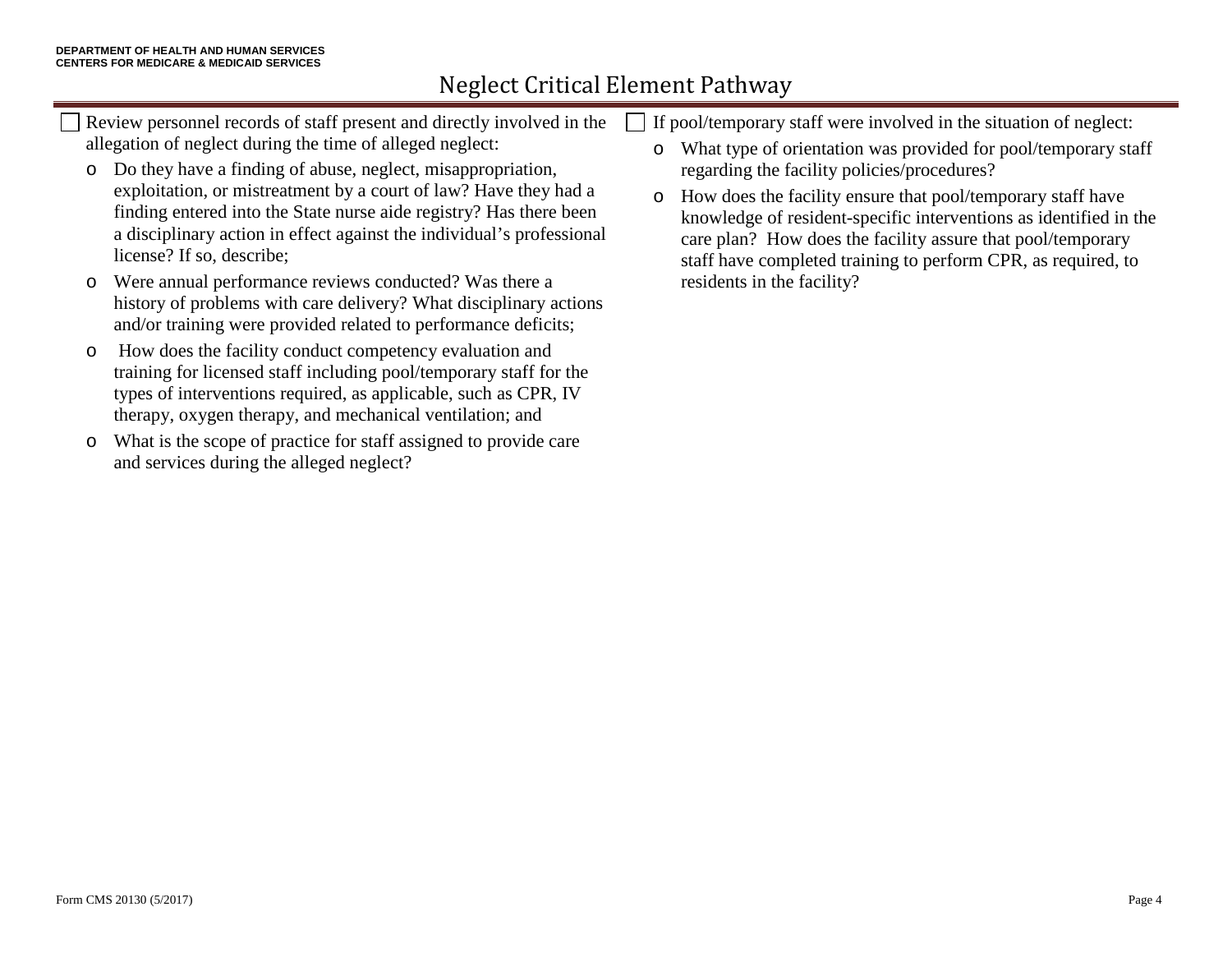#### **Critical Elements Decisions:**

- 1) Did the facility protect the resident's right to be free from neglect? If No, cite F600
- 2) Did the facility hire or engage staff who have:
	- o Not been found guilty of abuse, neglect, misappropriation of property, or mistreatment by a court of law?
	- o Not had a finding entered into the State nurse aide registry concerning abuse, neglect, mistreatment of residents, or misappropriation of resident property?
	- o Not had a disciplinary action taken by a state professional licensure body as a result of a finding of abuse, neglect, mistreatment of residents, or misappropriation of resident property?
	- o Not had a successful appeal of their disqualification from employment?

#### AND/OR

Did the facility report to the State nurse aide registry or licensing authorities any knowledge of actions taken by a court of law that would indicate unfitness as a staff member of a nursing home? If No, cite F606

- 3) Did the facility develop and implement written policies and procedures that prohibit and prevent neglect, establish policies and procedures to investigate any such allegations, and include training as required at paragraph §483.95? If No, cite F607
- 4) Did the facility develop and implement written policies and procedures to ensure reporting of suspected crimes within mandated timeframes, annual notification of covered individuals of reporting obligations, posting of signage stating employee rights related to retaliation against the employee for reporting a suspected crime, and prohibition and prevention of retaliation? If No, cite F608
- 5) For alleged violations of neglect, did the facility:
	- o Identify the situation as an alleged violation involving neglect, including injuries of unknown source;
	- o Report immediately to the administrator of the facility and to other officials, including to the State survey and certification agency and adult protective services in accordance with State law; and
	- o Report the results of all investigations within five working days to the administrator or his/her designated representative and to other officials in accordance with State law (including to the State survey and certification agency)?

If No, cite F609.